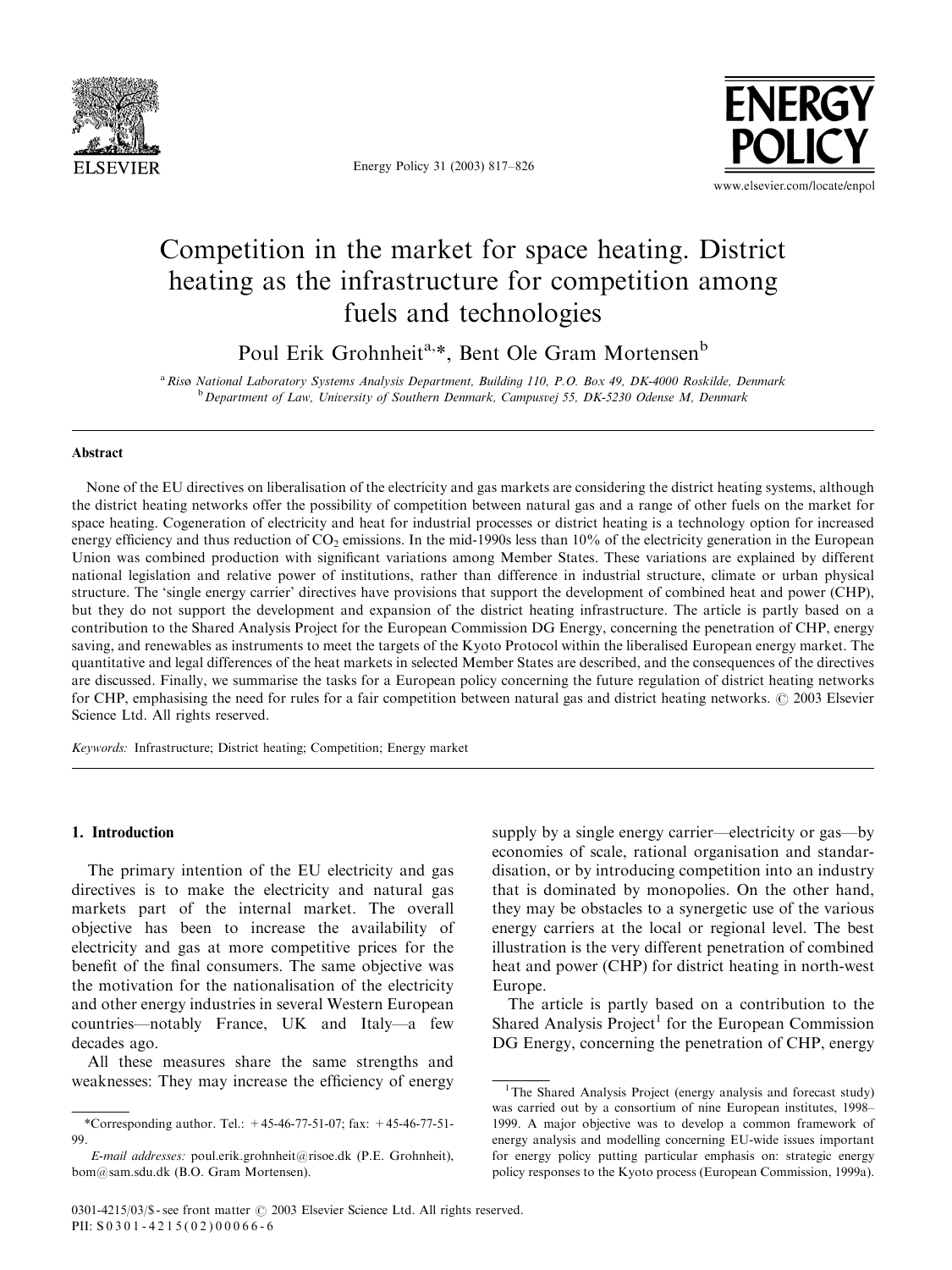saving, and renewables as instruments to meet the targets of the Kyoto Protocol within the liberalised European energy market (Grohnheit, 1999). We shall focus on obstacles and lost opportunities for the development of district heating systems as a necessary infrastructure for further penetration of these technologies, emphasising the legal issue systems (Gram Mortensen, 1998, 2000).

We discuss the methods to introduce competition in the market for space heating, where the real choice of consumers is limited, either by traditional regulation or by past investment and sunk cost.

We are using Denmark as the main example, because the penetration of district heating has gone much further than in the large countries in north-west Europe, in spite of no significant difference in climate and the urban physical structure. The main explanation is the relative power of various institutions. Most of the features of development in Denmark are also found in Germany, but their relative importance has been different. The institutions in countries, where the utilities were nationalised (in particular France and the UK) are very different from those in Germany and Scandinavia. The main difference is the role of local government. Further, we describe the existing and potential European market for district heating emphasising the possibilities for a quantitative evaluation of the impact of new technologies, and finally, we summarise the tasks for a European policy concerning the future regulation of district heating networks for CHP.

## 2. Infrastructure for space heating and competition among fuels and technologies

The infrastructure for electricity is universal and mature, while the natural gas is still expanding both in the market for space heating and other end user markets as well as a fuel for electricity generation. The natural gas infrastructure is dependent on a single fuel, which must be imported to the European Union in increasing amounts. The district heating infrastructure can exist in all scales, but requires higher heat densities than gas networks and water-based heating systems in buildings.

### 2.1. The urban heat market

Fig. 1 describes the urban heat market as a hierarchy of building levels and heating technologies. Half a century ago solid fuelled stoves in single rooms were dominant even in urban areas. The customers were independent of collective systems and could be free to choose their supplier of coal, coke, fuel wood or paraffin. Today, these systems are found only in outdated flats. Electric heating is an



Fig. 1. The urban heat market.

additional choice that requires limited investment, but it may be too expensive for the—often poor residents. In many cities the introduction of natural gas has improved the standard of living at moderate costs.

In some countries—in particular the United Kingdom—natural gas is frequently used for water-based radiator systems supplied from an individual boiler in each flat. This system is dominant for single-family houses in areas with natural gas supply in most countries in north-west Europe. The introduction of competition in the gas sector will give the customer free choice among several gas suppliers. Also, new technologies may become available for gas customers in the near future, which may increase fuel efficiency and competition, in particular micro-scale CHP in the form of gas engines or fuel cells. However, most of these new technologies are gas-only technologies with limited flexibility concerning base and peak load.

The principal advantage of the larger water-based heat distribution systems is that they enable more competition among fuels and technologies both in the short and long term, and also makes possible cheaper heat supply. On the other hand, these systems require investment in infrastructure over decades and regulation, which may reduce the short-term choice of the individual consumers.

District heating for single-family houses is best established as a part of the development of sites for detached or terraced houses together with electricity, water and sewage. At this level, competition from a